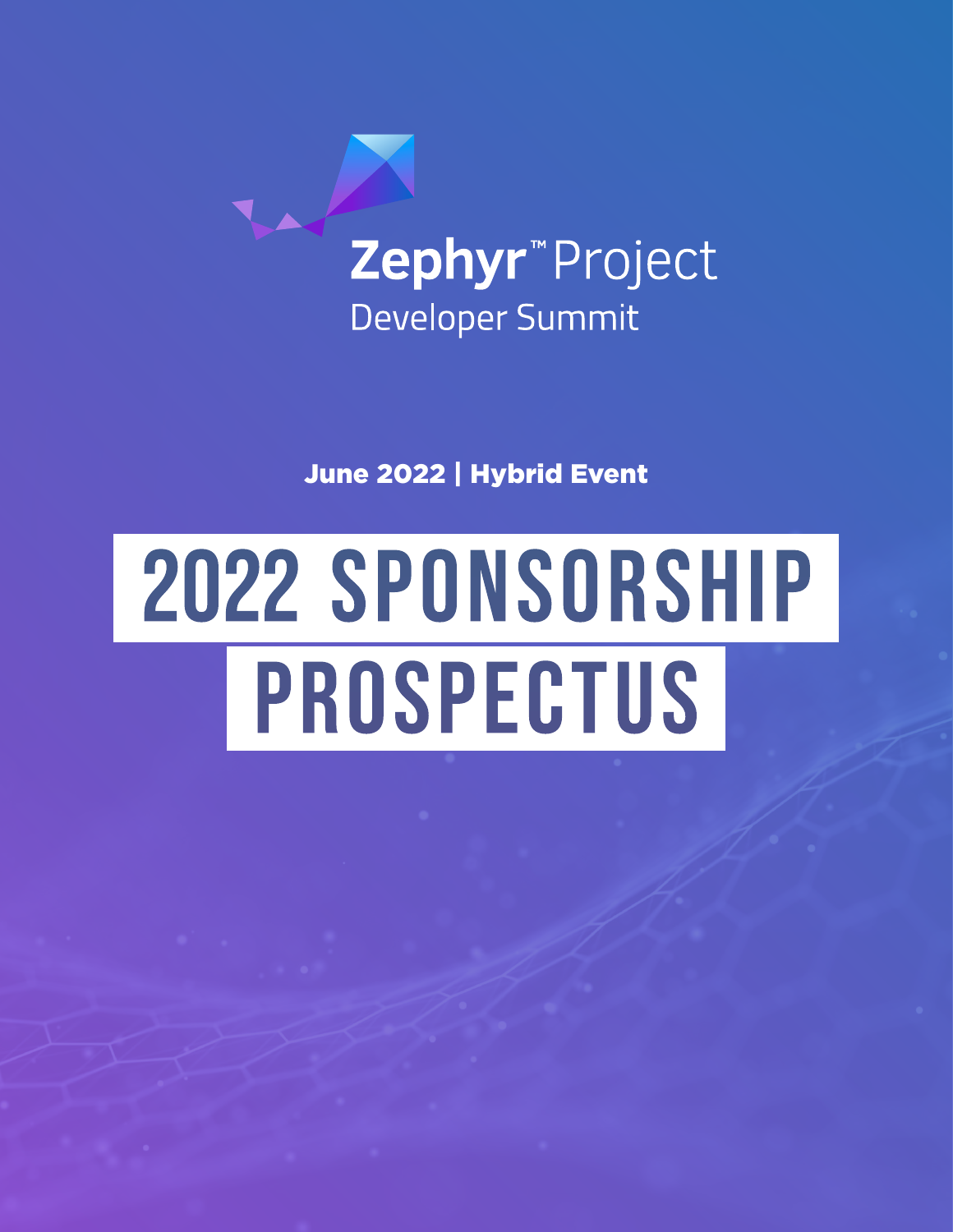

## 2022 SPONSORSHIP **PROSPECTUS**

| Contact sponsor@zephyrproject.org to secure your sponsorship! |                                                                                                                                                      |                         |                      |                                                             |                                   |
|---------------------------------------------------------------|------------------------------------------------------------------------------------------------------------------------------------------------------|-------------------------|----------------------|-------------------------------------------------------------|-----------------------------------|
| Sponsorship<br><b>Opportunities</b>                           |                                                                                                                                                      | <b>DIAMOND</b>          | <b>PLATINUM</b>      | <b>GOLD</b>                                                 | <b>SILVER</b>                     |
|                                                               |                                                                                                                                                      | \$40,000<br>Opportunity | \$25,000<br>\$45,000 | \$15,000<br>Member Only Non-Member: Non-Member:<br>\$20,000 | \$5,000<br>Non-Member:<br>\$7,500 |
| <b>Marketing/Brand</b><br><b>Exposure</b>                     | Blog Post: Featured profile or interview on project blog                                                                                             | Χ                       | X                    |                                                             |                                   |
|                                                               | Assistance with press bookings at event: Helping you get<br>the most out of an on-site announcement                                                  | X                       | Χ                    |                                                             |                                   |
|                                                               | Sponsor recognition in news release                                                                                                                  | X                       | X                    |                                                             |                                   |
|                                                               | Recognition on Event Website: Prominent logo display<br>on event homepage                                                                            | X                       | X                    | X                                                           | X                                 |
|                                                               | Social Media Recognition: Pre-determined number of<br>"Thank you" tweets                                                                             | 3                       | $\overline{2}$       | $\mathbf{1}$                                                | Shared                            |
|                                                               | Webinar: Zephyr will host and promote with content<br>& speaker of Sponsor's choosing. Sponsor will receive<br>contact info for webinar registrants. | Χ                       |                      |                                                             |                                   |
|                                                               | Opportunity to Post to Virtual Job Board                                                                                                             | X                       | Χ                    | X                                                           | X                                 |
| <b>Email Promotion</b>                                        | Pre-Conference Email Blast: 1 email to opt-in list to be<br>sent by event organizers                                                                 | Χ                       | X                    |                                                             |                                   |
|                                                               | Pre or Post Event Email Recognition: 50-word entry in<br>attendee email                                                                              | X                       | X                    |                                                             |                                   |
|                                                               | Post-Event Email Recognition: Sponsor logo in footer of<br>post-event email                                                                          | X                       | X                    | X                                                           | Name Only                         |
| <b>Onsite Experience</b>                                      | Recognition on Event Signage: Sponsor logo on<br>conference signage                                                                                  | X                       | X                    | X                                                           | X                                 |
|                                                               | Collateral Distrubution: Laid out in a prominent location<br>near registration                                                                       | X                       | X                    | X                                                           |                                   |
|                                                               | 1-minute video during opening keynote - provided by<br>sponsor company                                                                               | X                       | X                    |                                                             |                                   |
|                                                               | Logo included on "Thank you to our Sponsors" slide<br>during keynote sessions                                                                        | X                       | X                    | X                                                           | X                                 |
|                                                               | Exhibit Booth: Includes:<br>• 6' Tabletop w/ (2) chairs<br>• Lead retrieval device<br>• Location selected in order of sponsorship tier               | Χ                       | X                    | X                                                           | X                                 |
|                                                               | Conference Room: For private meeting use only.                                                                                                       | Shared                  | Shared               |                                                             |                                   |
| <b>Speaking</b><br>Opportunity                                | 15 minute keynote, or 1 hour presentation: Content to<br>be approved by program committee                                                            | X                       |                      |                                                             |                                   |
|                                                               | 5 minute keynote or 1 hour presentation: Content to be<br>approved by program committee                                                              |                         | X                    |                                                             |                                   |
|                                                               | Conference Session or BoF: Content to be approved by<br>program committee                                                                            |                         |                      | X                                                           |                                   |
| <b>Post-Event</b>                                             | Opportunity to add pre-approved custom question to<br>the post-event attendee survey: Follow up reporting will<br>be provided with survey results    | X                       | X                    |                                                             |                                   |
|                                                               | Post-Event Data Report: Provides event demographics<br>and additional details on event performance                                                   | X                       | X                    | X                                                           | X                                 |
| <b>Miscellaneous</b>                                          | Complimentary attendee passes to be shared by Sponsor                                                                                                | 10                      | 6                    | 4                                                           | $\overline{2}$                    |
|                                                               | 20% Discount on Additional Conference Passes: For use<br>by your customers, partners or colleagues                                                   | Unlimited               | Unlimited            | Unlimited                                                   | Unlimited                         |